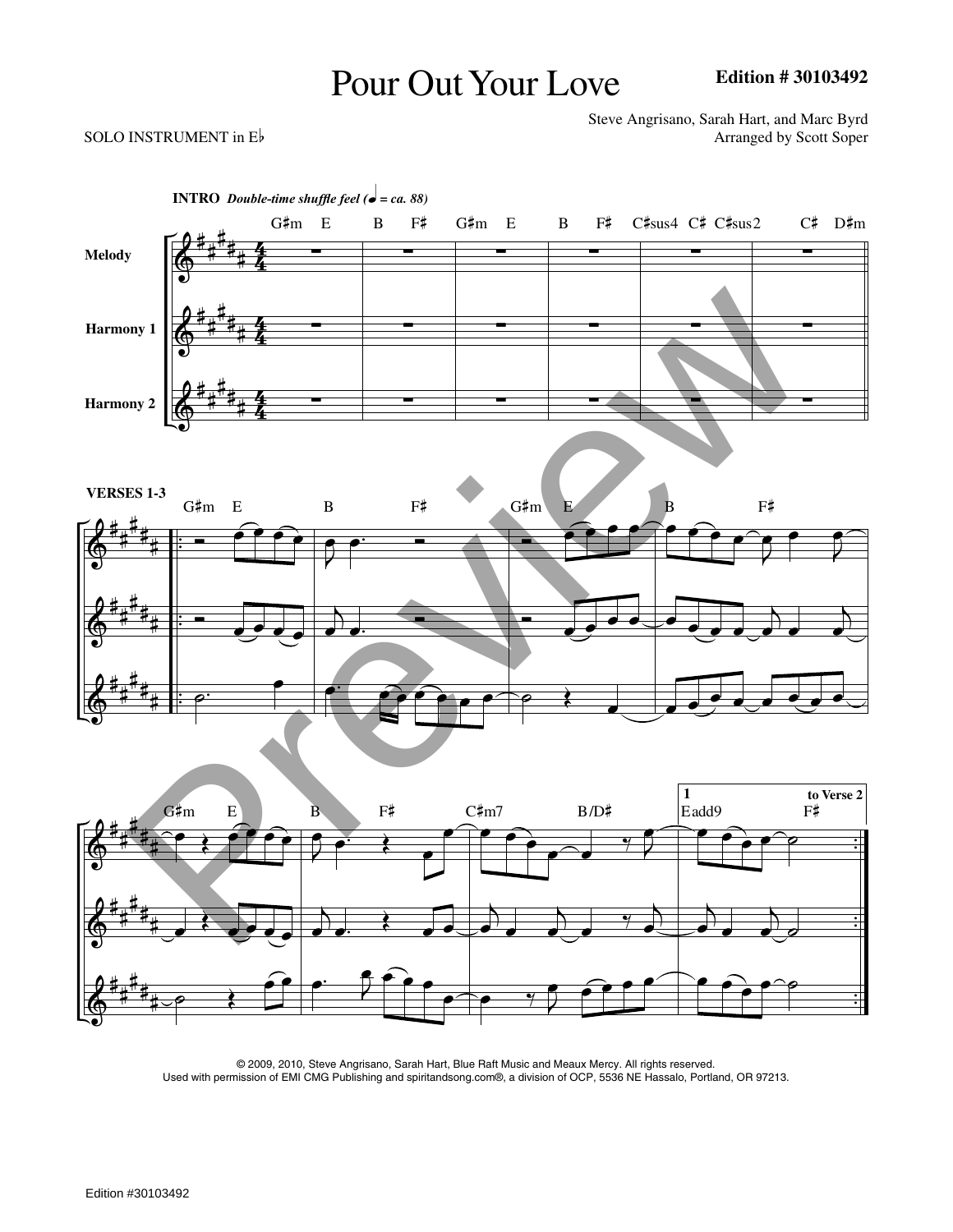







**Edition # 30103492**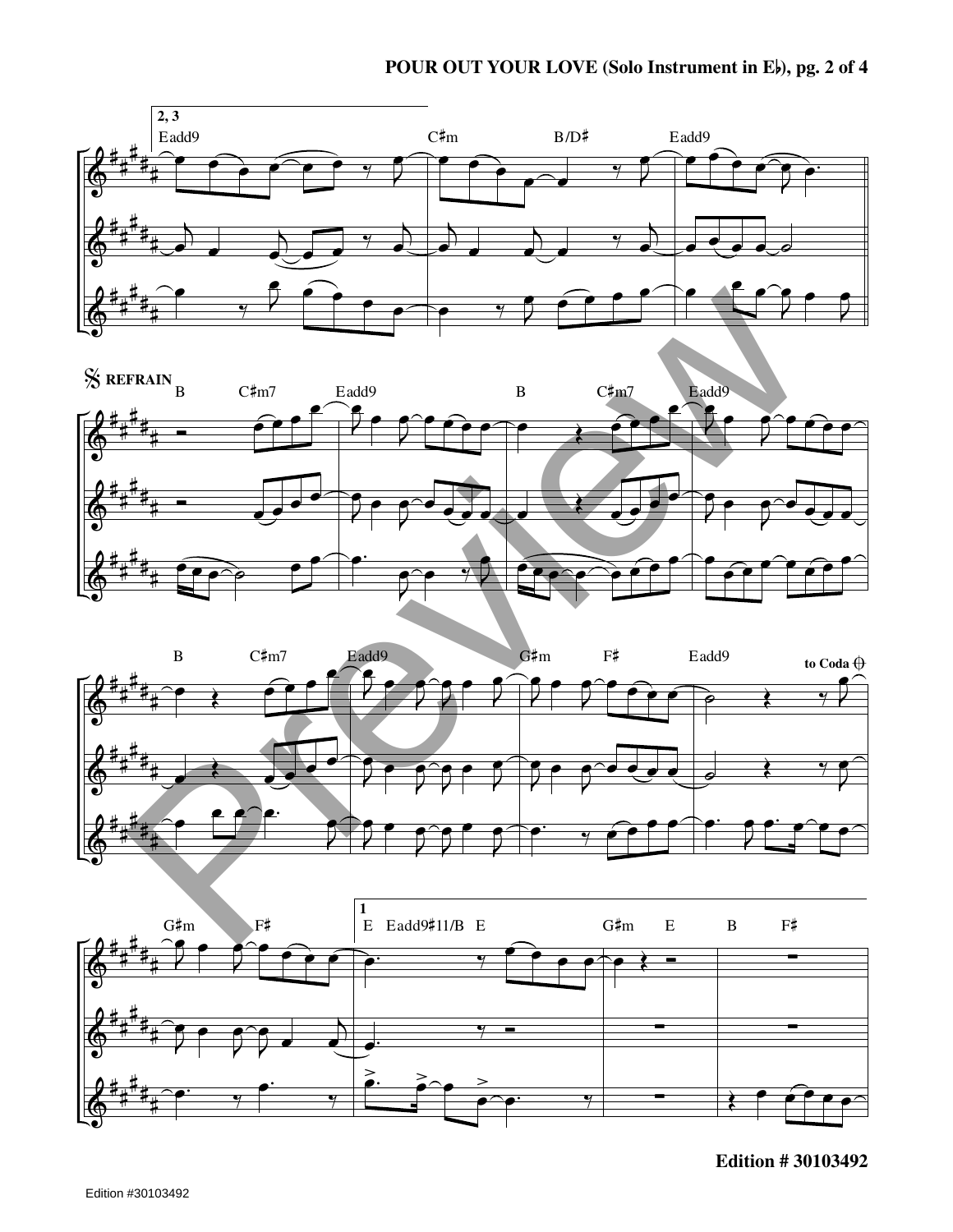## **POUR OUT YOUR LOVE (Solo Instrument in <sup>E</sup>), pg. <sup>3</sup> of <sup>4</sup>**